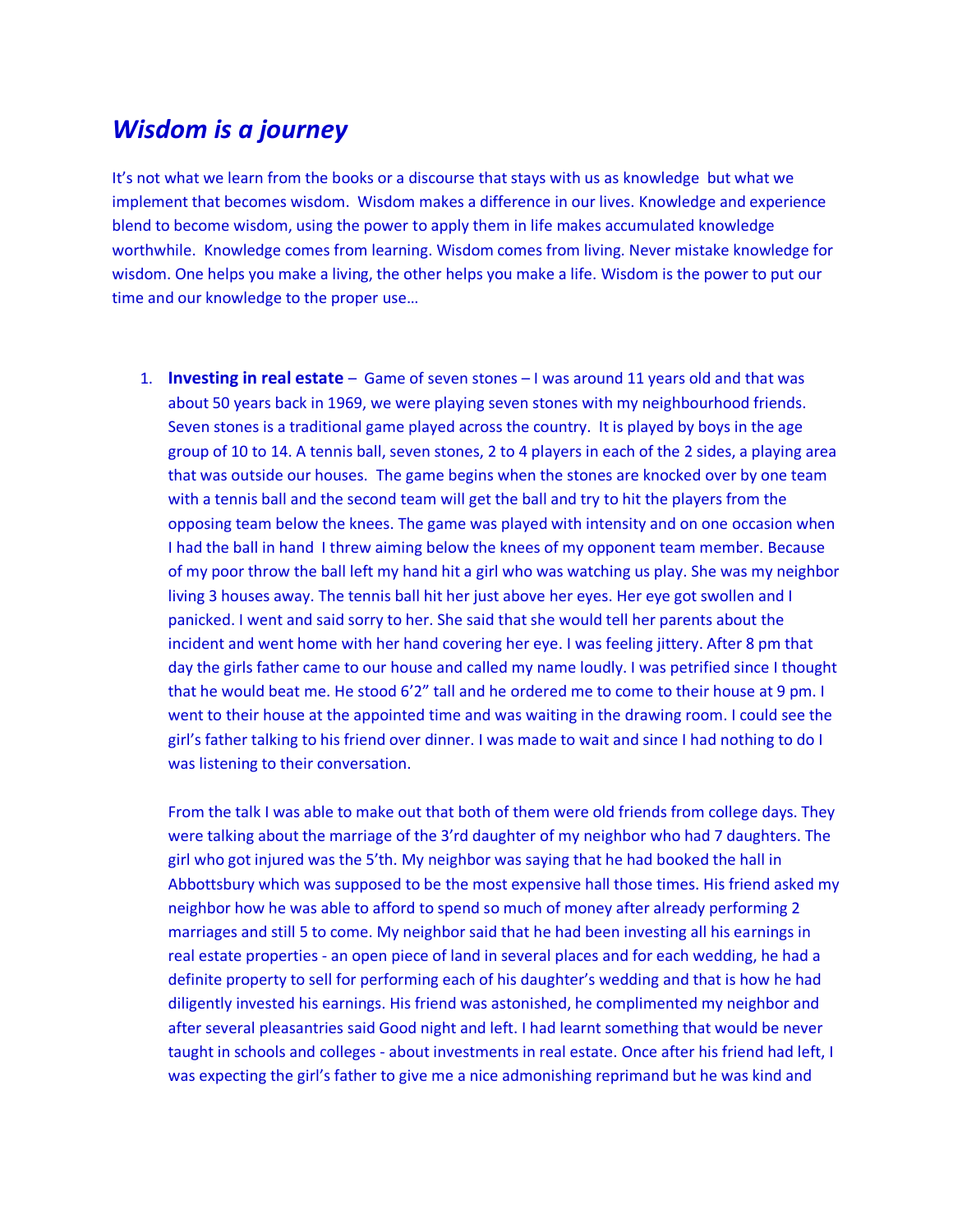understanding, he just asked me about how the game of seven stones is played much to the chagrin of his 5'th daughter !!

When I was 29 I bought my first real estate property and bought many in subsequent years. I was able to quit all commercial activities when I was 52, thanks to the game of seven stones, I got profound knowledge when I was 11 years of age and invested in real estate wisely !! It was just not me alone, I had advised many of my friends and all my relatives who had benefitted. At 52 I began a life of service in the Theosophical Society and Sri Ramakrishna Math on an honorary basis and it is about 9 years since…

2. On conservation - Mr N.R. Narayana Murthy – Infosys Chairman and chief Mentor – was the public speaker to deliver the Besant lecture in the Theosophical Society on the 27'th December 2010. The topic he was to speak on that day was "Towards a sustainable India." I was an honorary advisor and officer in the Theosophical Society then, on a full time basis. I was requested by the then President Smt Radha Burnier to escort Mr Narayana Murthy from his company guest house where he was staying to the Theosophical Society for the public lecture and drop him back after his speech. I gladly accepted the most delightful offer, to be able to talk one on one with Mr Narayana Murthy, share some of his insights while escorting him to and from the Theosophical Society back would happen to someone like me once in a lifetime !! On the appointed day when I was escorting Mr Narayana Murthy he was talking about conservation of natural resources that would lead to a sustainable India. That was the topic of the Besant lecture at Adyar theatre in the Theosophical Society. During the speech he spoke about the need of everyone to fulfill personal responsibilities to reduce carbon emission, decrease water consumption and reduce wastage. He also spoke about metro rails, small cars, electrical vehicles, bio fuels and compressed natural gas in order to preserve natural resources. During the private conversation with our Society President he said that he consumes only half a bucket of water for his bath since he felt that was enough. He added that water is the most important natural resource and less than 1% of the whole water that is present in the planet is not salty. He continued saying that everyone in this planet of about 6 billion people will have to work hard to preserve the planet and give it back to our children in a better condition that we had borrowed it from. On the drive back Mr Naraya Murthy continued to talk about conservation and I was so engrossed with his simplicity, humility and his passion for excellence at work that I forgot to take a photograph with him !! From that time I have been very careful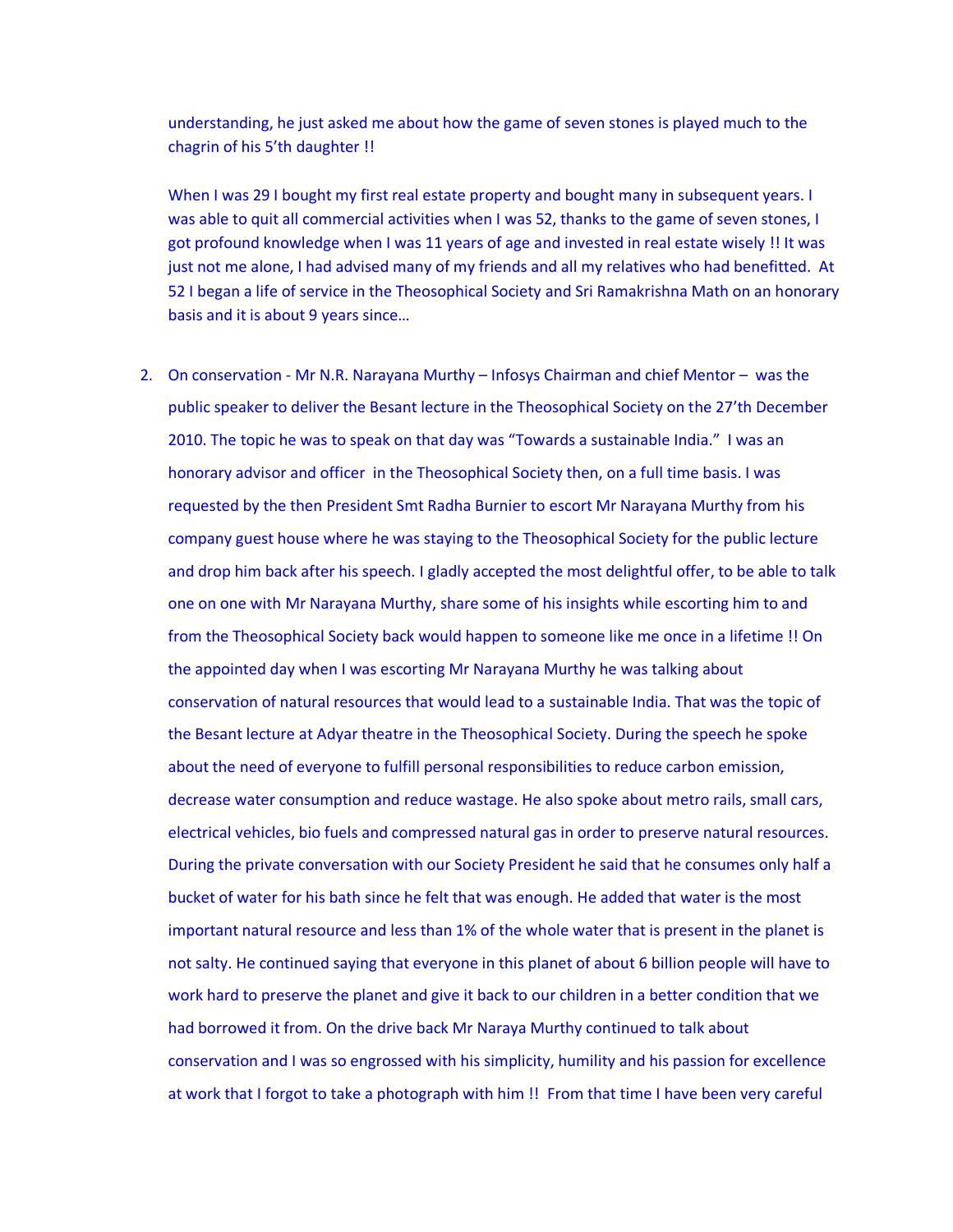about the use of water and indeed personally consume bare minimum. Have actively been involved conserving water by making use of sewage treatment plants to feed gardens. Installed many automatic level controllers in overhead tanks and installed many rain water harvesting plants.

3. Understanding and looking at things from the other man's perspective – Patience – Not to get angry – in the year 1992 our company was doing the interiors of a foreign company in the Madras export processing zone. The work included creating a 6000 sft clean room where certain electronic components were assembled under proper humidity and temperature. Our work was to be done in quick time. We received the work order and 15% of the total estimated amount of contract as mobilization advance. A project progress chart on a weekly basis and payment schedule based on the progress was made, submitted and approved. Work began and the duration of work was 45 days for the turnkey contract. We had completed more than 40% of the work in 2 weeks time and as per the terms of contract the client was to give another 25% of the total value of the estimated contract. When our Manager asked for the payment after raising a running bill and after ascertaining the work done with their liaison executive the answer we got was to wait for a couple of days. We waited for a couple of days and asked for the payment the Financial controller said that it would take an other 4 days since there was a technical problem involving money transfer from abroad. However he requested me to carry on with the work saying that he would pay me 35% of the total value of contract. We carried on with the work and after another 4 days the Financial controller said the money has still not come but gave us a cheque for 5% of the total value of the contract saying that the funds have not reflected in the bank statement although the principals have sent it and he showed me the statement showing of a fund transfer from the principals and the bank statement showed "Effects not cleared". He added saying that he had squeezed that 5% money through another account and told me to understand it in the right perspective. In the meantime I had paid substantial money to the air conditioning company considering the time line. I was dismayed and refused to accept the cheque of 5% of the estimated value of contract. I wanted 35% and nothing less and with the pride and haughtiness that I had then I continued with the work and after a week asked for 50% of the value of contract according to the terms and conditions. The Financial controller wanted to teach me a lesson and deliberately delayed all our payments subsequently until the end of the project just because 1. I was not understanding and did not see things from the client's perspective and 2. I did not take the cheque of 5% which he wanted to give so as to establish trust and intention to pay. He wanted to silently communicate that there is a delay and there is no question of denial. Due to my impatience and lack of understanding in viewing things from the client's perspective, our further payments got very much delayed. The works however got over within the time frame. Ever since, as contractors we received moneys that were sometimes short of whatever that was promised were eventually got while we trusted and waited… Action done with awareness leads to the gates of heaven